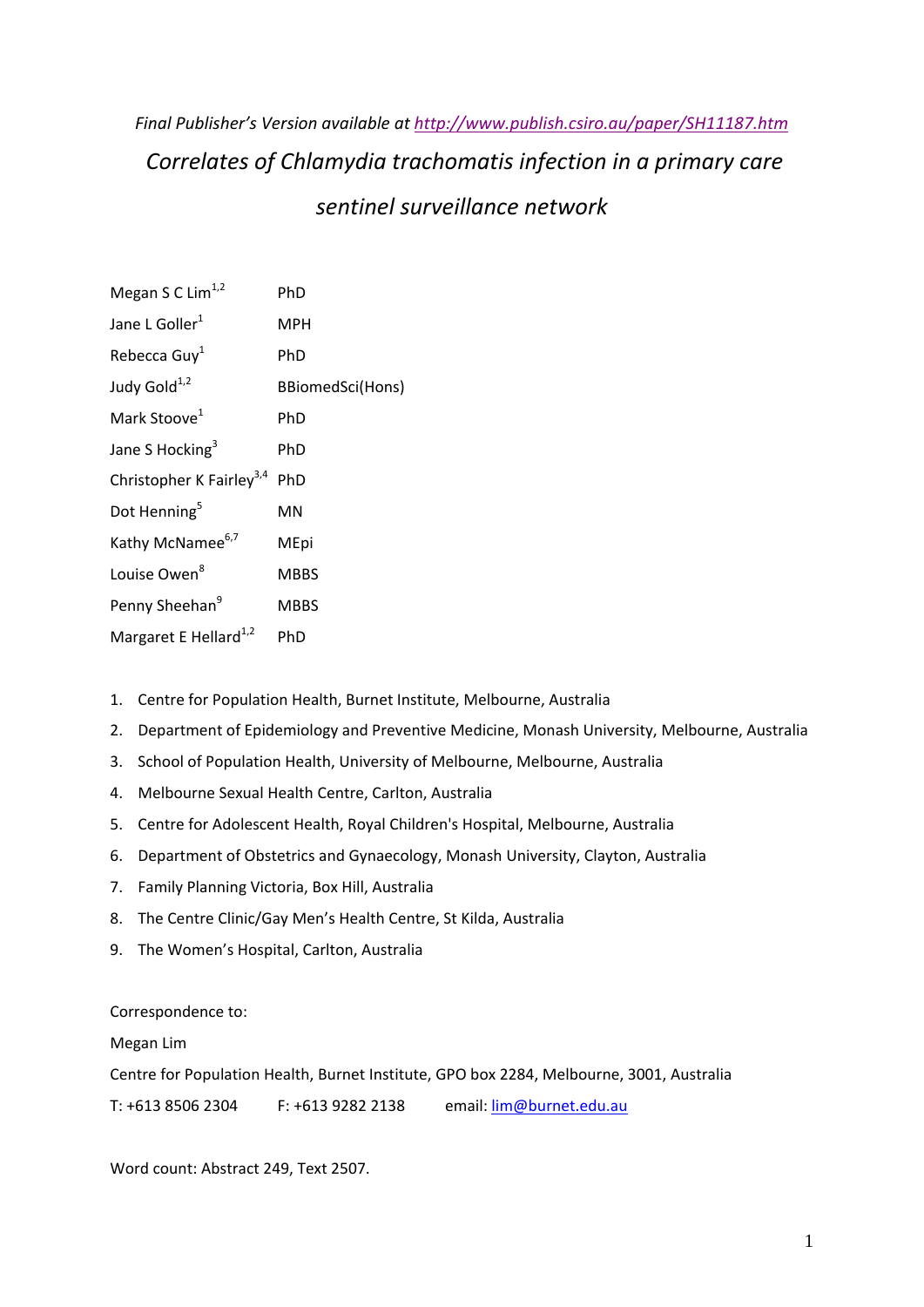## ABSTRACT

**Background:** Chlamydia is the most commonly notified infection in Australia. Prevention strategies should be accurately informed by routine data on populations at risk of infection.

**Methods:** The Victorian Primary Care Network for Sentinel Surveillance collates information from 11 primary health care services. We calculated chlamydia positivity and correlates of infection using multivariable logistic regression for data collected between April 2006 and June 2009.

**Results:** Chlamydia positivity was 5.6% in 12,233 females, 7.7% in 10,316 heterosexual males, and 6.2% in 7,872 men who have sex with men (MSM). Correlates of chlamydia positivity among females included younger age (OR 2.27, 95%CI 1.92‐2.69), being born overseas (OR 1.50 95%CI 1.25‐1.82), multiple sex partners in the past year (OR 1.72 95%CI 1.40‐2.11) and inconsistent condom use with regular sex partners (OR 3.44 95%CI 1.65‐7.20). Sex work was protective for females (OR 0.68 95%CI 0.53‐0.86). Among heterosexual males, correlates of positivity were younger age (OR 1.87, 95%CI 1.62‐2.17), being born overseas (OR 1.35 95%CI 1.16‐1.58), symptoms at the time of testing (OR 1.64 95%CI 1.40‐1.92), and multiple sex partners in the past year (OR 1.83 95%CI 1.46‐2.30). Correlates of positivity among MSM were being born overseas (OR 1.23 95%CI 1.00‐1.51), being HIV positive (OR 1.80 95%CI 1.32‐2.47), and reporting six or more anal sex partners in the past six months (OR 4.45 95%CI 1.37‐14.5).

**Conclusions:** Our analysis identified subgroups at highest risk of chlamydia in Victoria. These chlamydia positivity estimates will provide important baseline information to measure the impact of future chlamydia control strategies.

*Key words:* chlamydia, risk factors, primary care, proportion positive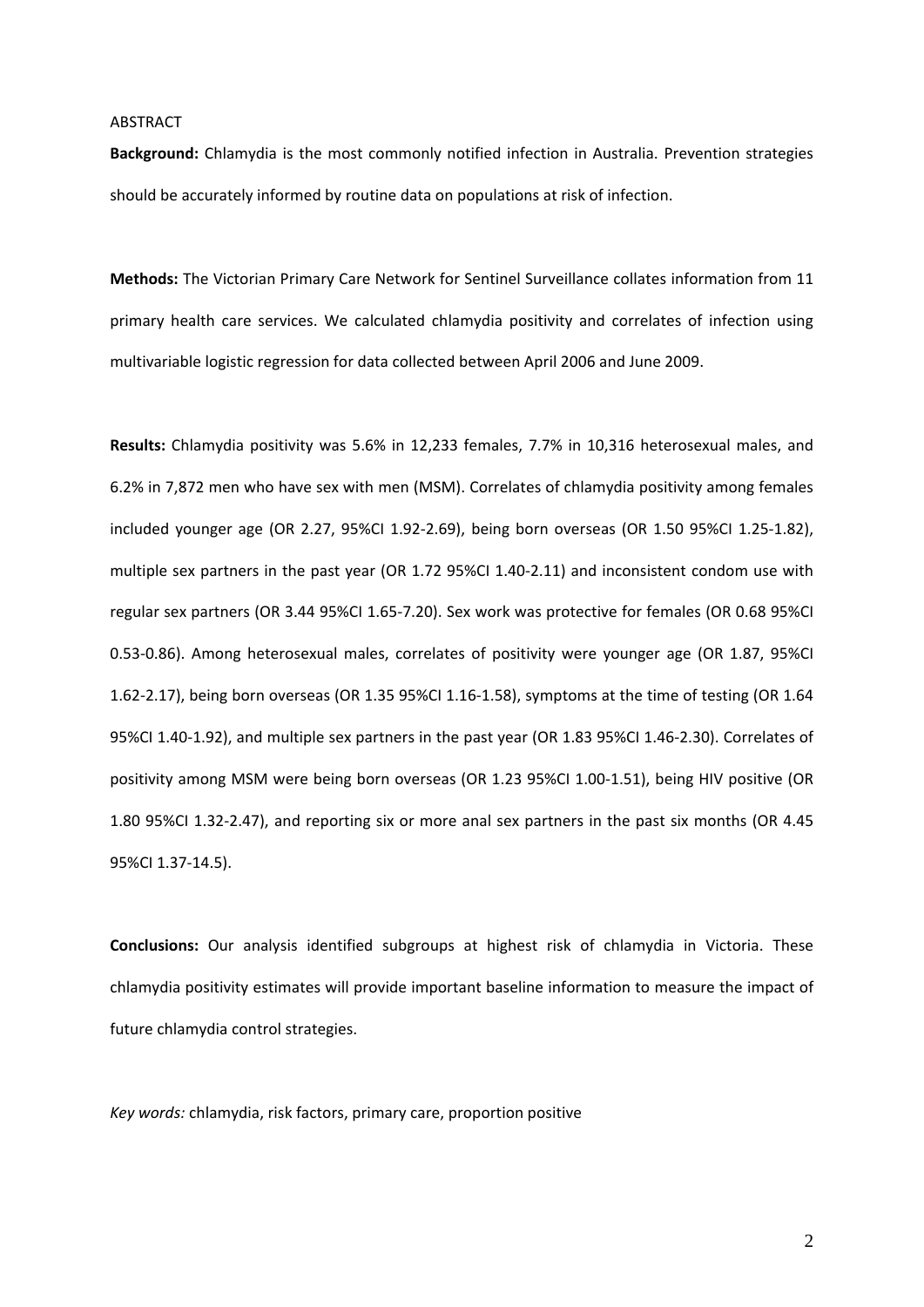#### **INTRODUCTION**

Chlamydia is the most commonly notified infectious disease in Victoria (the second most populous state in Australia); the number of infections diagnosed each year in Victoria is increasing steadily, from 7,694 in 2004 to 13,892 in 2009.[1] Population groups demonstrated to have a high burden of chlamydia infection in Victoria include young people and men who have sex with men (MSM), with prevalence estimates of 3‐8% in these populations.[2‐5]

In the past decade, millions of dollars have been invested on health promotion and clinical strategies to increase condom use and chlamydia testing and in turn reduce transmission, including a national chlamydia screening pilot in general practice planned for 2011‐2013.[6, 7] It is important that these prevention programs are well informed by current data on populations at high risk of chlamydia infection and associated risk factors to ensure those at highest risk are targeted appropriately. Most previous studies of chlamydia prevalence and risk factors have involved data from clinic attendees generally based at single clinics, collected over short time frames and have reported limited information on risk factors in different groups.[3, 8‐10]

Sentinel surveillance through primary health care clinics offers an opportunity to collect information on those being tested for chlamydia and provide ongoing estimates of chlamydia positivity and correlates of infection. When testing rates are sufficiently high, chlamydia positivity can be an accurate indicator of chlamydia prevalence in the population being tested.[11] In this manuscript, we present results from the first 39 months of operation (April 2006 to June 2009) of a chlamydia sentinel surveillance network based in Victoria, Australia. This manuscript will focus on chlamydia positivity and behavioural and demographic correlates of chlamydia infection in three groups – females, heterosexual males, and MSM.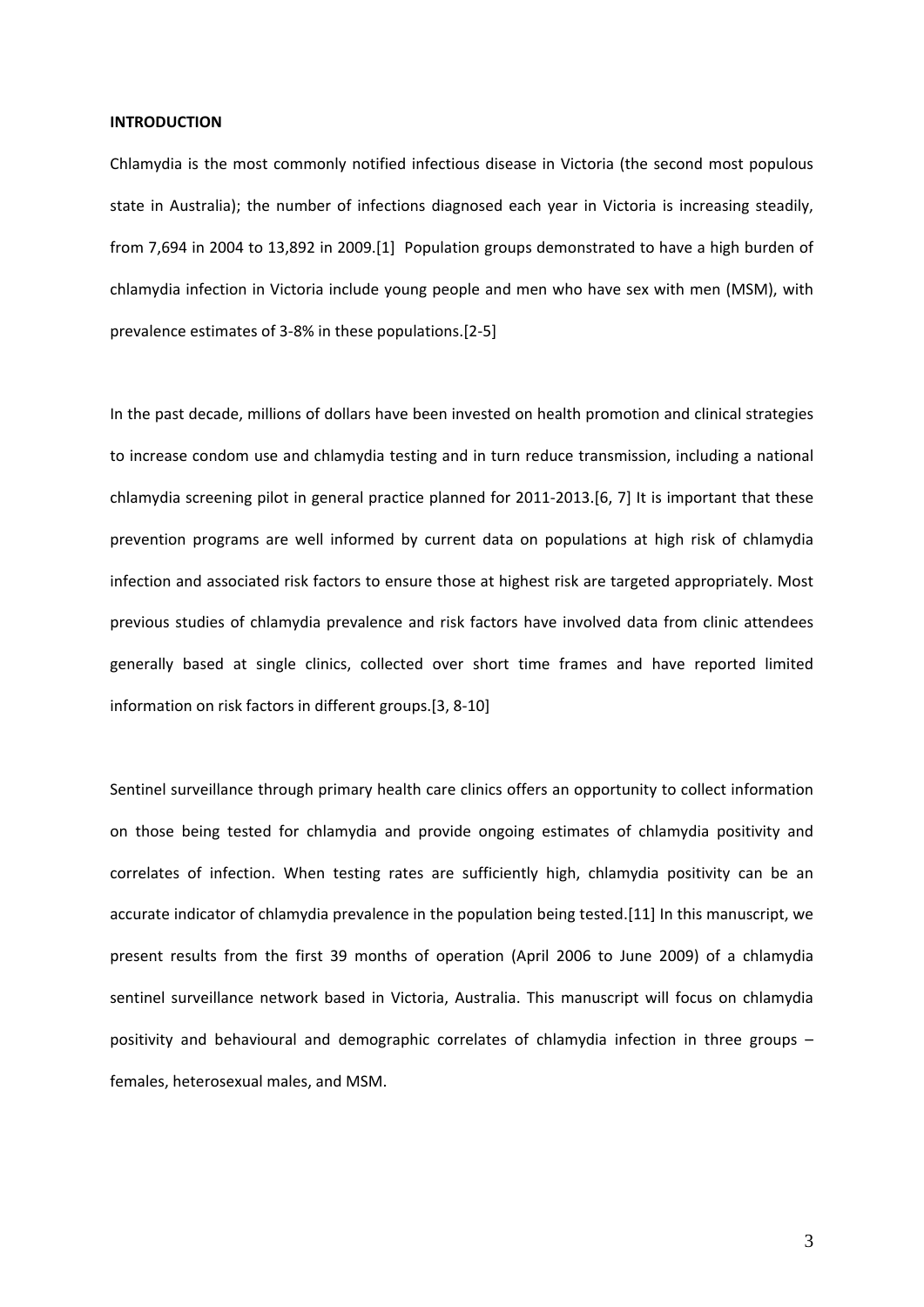## **METHODS**

The Victorian Primary Care Network for Sentinel Surveillance on Blood Borne Viruses and Sexually Transmitted Infections comprises four disease networks for HIV, syphilis, chlamydia and hepatitis C that commenced data collection in April 2006.[12] In the chlamydia network, eleven sentinel sites were selected to cover at-risk populations; young people (aged 16 to 24 years) and men who have sex with men (MSM). The sites included sexual health clinics, primary care clinics, general practice clinics with a focus on gay men's health, and a juvenile justice clinic. The system methods have been described in detail previously[12] so only select methodological details follow.

Demographic and sexual risk behaviour data were collected from all patients undergoing chlamydia testing as part of standard clinical practice using a paper questionnaire. Sites targeting MSM and sites targeting young people used different questionnaires to assess relevant risk behaviours, using a 12-month recall period for heterosexual behaviours and a six-month period for MSM. One sexual health clinic used a computerised medical records system to collect less detailed pre-testing risk assessment and sexual behaviour questions using a 12‐month recall period. Either the doctor or the patient completed the behavioural survey, depending on the clinic. The questionnaire also asked whether the patient had symptoms of sexually transmitted infections (STIs) at the time of the consultation, however these were not defined and the response was based on the clinician's judgement; symptoms may have been unrelated to chlamydia.

All chlamydia pathology results from participating sites were collected directly from the laboratories that conduct chlamydia testing for the sentinel sites. These were linked with questionnaire results at the Burnet Institute, the coordinating organisation for the surveillance system. Indeterminate chlamydia results were excluded. If patients had samples taken from multiple anatomical sites during the same visit, they were classified as chlamydia positive if a test from any anatomical site was positive. Only one visit (the first visit) from each individual across the entire time period (39 months)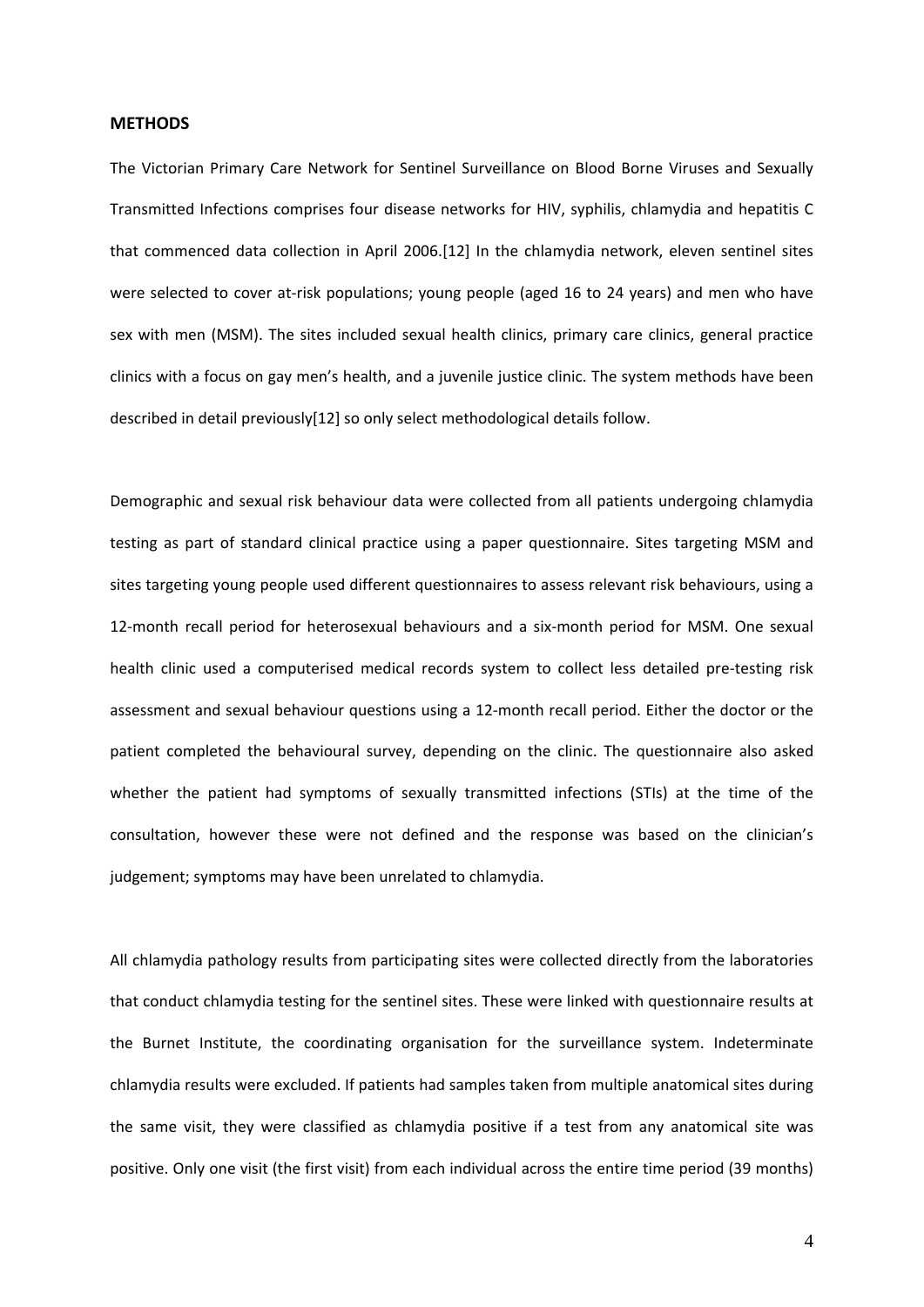was included in analyses of correlates of chlamydia positivity, all subsequent tests and questionnaires from an individual were excluded, regardless of the timing and result.

Multivariable logistic regression models were used to determine the factors associated with chlamydia infection in females, heterosexual males, and MSM. All variables were included in the multivariable model, except for condom use with any partner as this was a summary of other variables also included in the model. The sexual health clinic did not collect some sexual behaviour variables, so their data for these variables was categorised as 'not available' but still included in the analysis to avoid case‐wise elimination of data and maximise the sample size. We also included 'missing' as a category in most variables in the regression analysis. Men at young people's sites who reported sex only with men were excluded from the analysis, as were patients attending MSM sites who reported no male-male sex. Men were classified as MSM if they reported any sex with a male in the past 12 months and heterosexual if they reported sex with only females. Analyses were conducted in Stata version 10 with a significance level of 0.05.

## **RESULTS**

## *Chlamydia tests and surveys*

Between April 2006 and June 2009, 71,470 chlamydia test results were received from laboratories and 60,623 questionnaires conducted among patients tested for chlamydia were received from sites, equating to an overall response rate of 85%. Clinicians administered 89% of questionnaires, while 11% were self-completed by the patient.

## *Chlamydia positivity*

Chlamydia positivity among all tests was 5.3% (95%CI 5.1‐5.5). Chlamydia positivity was significantly lower for repeat tests in females than first tests, but there was no difference in men (Tables 1 and 2).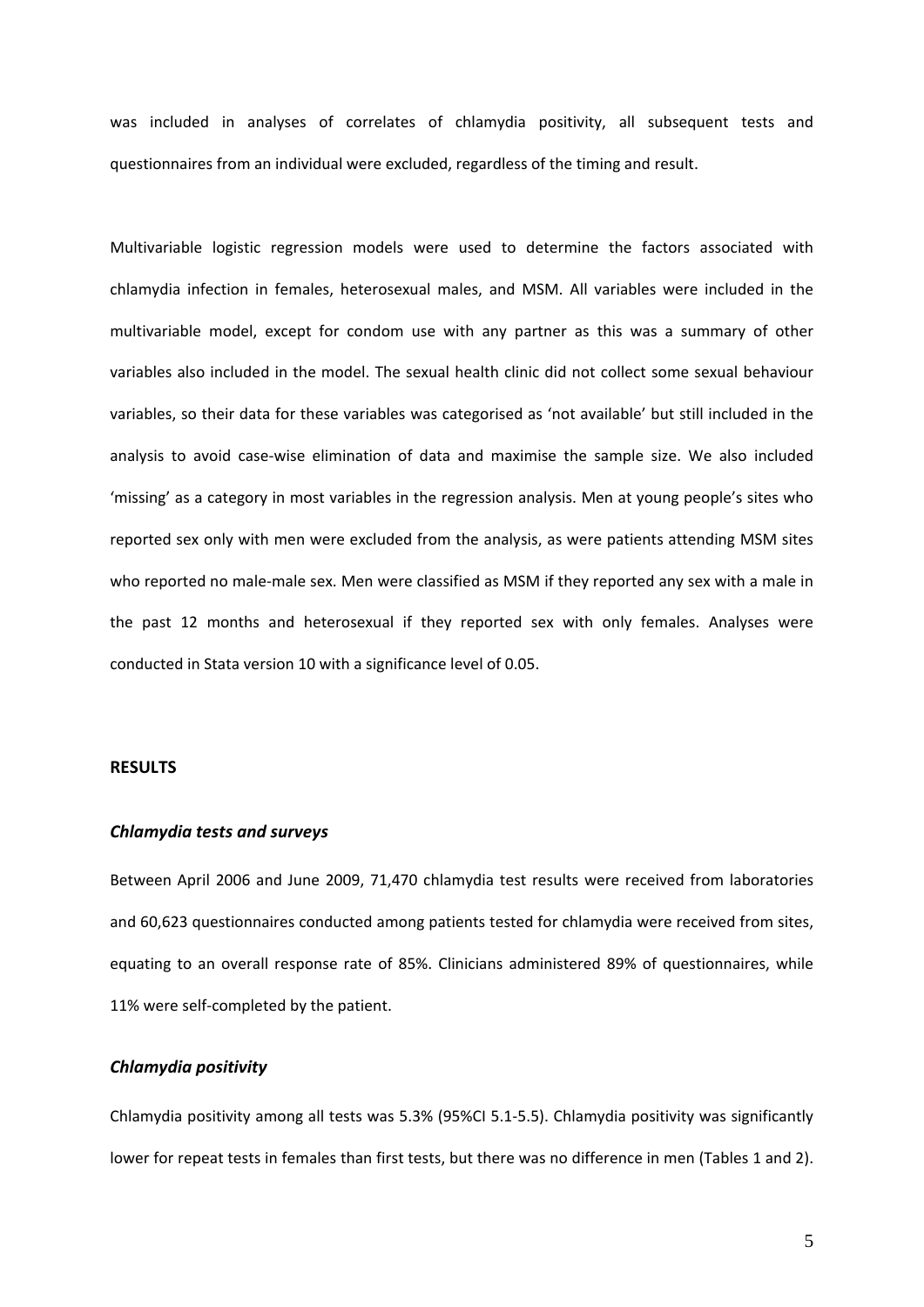Chlamydia positivity was lower among female sex workers than non sex workers, but similar among men regardless of sex worker status (Tables 1 and 2). Questionnaires from sex workers and repeat tests were excluded from further analysis due to this difference in positivity, and the potential for bias in sexual behaviour questions.

Among all matched test records from unique patients (excluding sex workers), chlamydia positivity was 6.2% (95% CI 6.0‐6.4). In females, overall chlamydia positivity was 5.6% (95% CI 5.2‐6.0), and was 7.6% (95% CI 6.9‐8.2) among those aged 16 to 24 years compared to 3.5% (95% CI 3.0‐4.0) in those aged 25 and over (OR 2.27, 95%CI 1.92‐2.69). In heterosexual males, the overall chlamydia positivity was 7.7% (95% CI 7.2‐8.2), and was 11.0% (95% CI 10.0‐12.2) among those aged 16 to 24 years compared to 6.2% (95% CI 5.7‐6.8) in those aged 25 and over (OR 1.87, 95%CI 1.62‐2.17). In MSM chlamydia positivity was 6.2% (95% CI 5.7‐6.8). In transgender patients chlamydia positivity was 5.7% (95% CI 1.6‐14.0).

Among heterosexual males, chlamydia positivity was lower in those attending a sexual health centre than those attending other clinics (Table 1). Among females and MSM, chlamydia positivity was higher in sexual health centre attendees than those attending other clinics (Table 1 & 2).

## *Correlates of chlamydia infection*

Among the 12,233 females included in multivariable analysis, younger age, being born overseas, reporting multiple sexual partners in the past year, and inconsistent condom use or never using condoms with regular sexual partners in the past year were associated with chlamydia infection (Table 1). Among the 10,316 heterosexual males included in multivariable analysis, younger age, being born overseas, STI symptoms at the time of testing, and reporting multiple sexual partners in the past year were significantly associated with chlamydia infection (Table 1). Among the 7,872 MSM included in multivariable analysis being born overseas, being HIV positive, and reporting six or more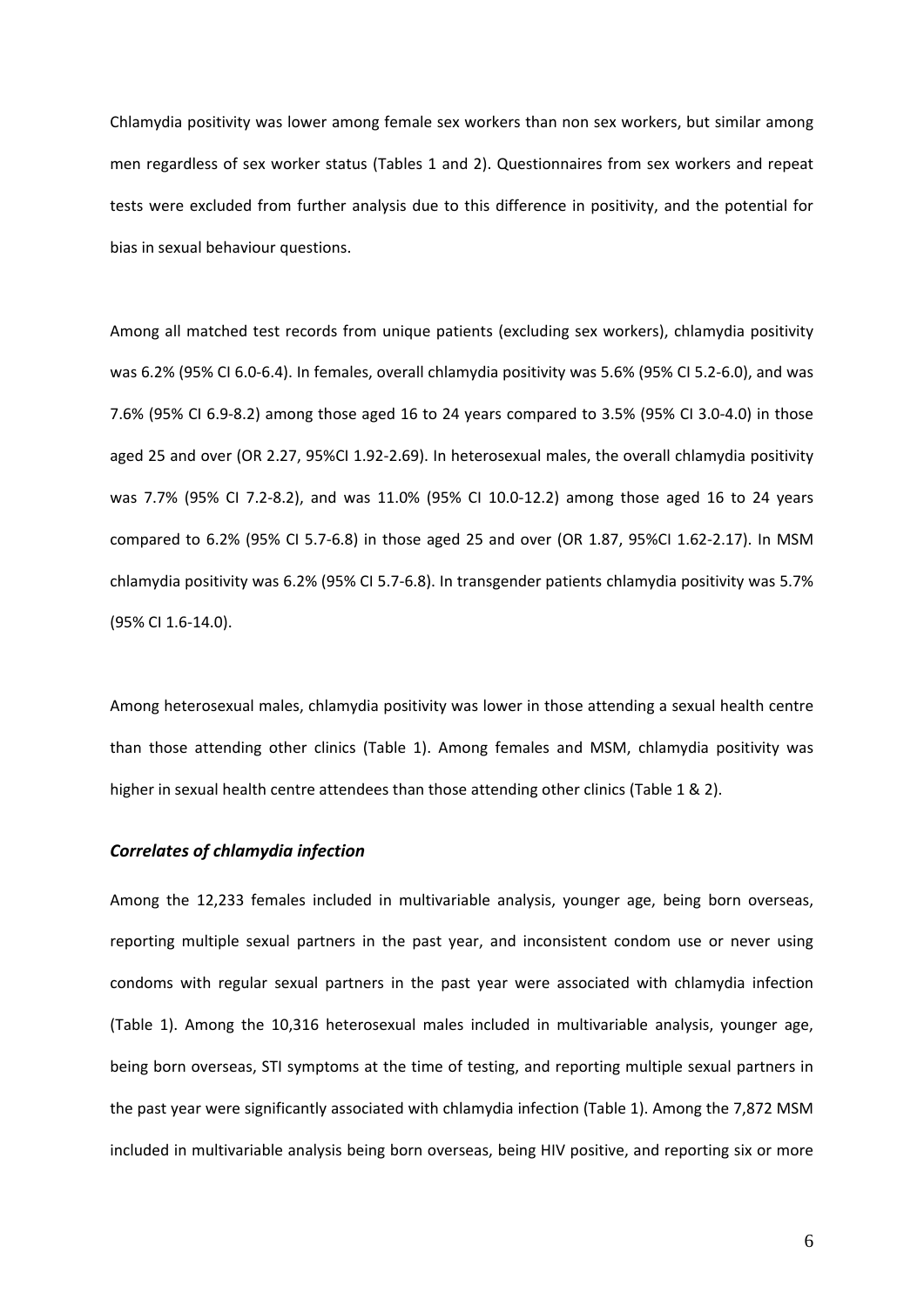anal sex partners in the past six months were significantly associated with chlamydia infection (Table 2).

## **DISCUSSION**

This paper reports the findings of a chlamydia sentinel surveillance system established in Victoria, Australia in 2006. We have estimated chlamydia positivity and predictors among three population groups at risk of chlamydia infection using data from routine chlamydia testing linked to questionnaires.

The overall chlamydia positivity found among patients attending the sentinel sites in this system was 6.2%. This is higher than the mean prevalence of 3.4% (95% CI 3.1‐3.6%) reported in a systematic review of Australian clinic-based studies from 1997 to 2004.[3] The higher chlamydia prevalence reported here may reflect the increased risk among people attending the clinics in the sentinel network. For example, those attending a sexual health or family planning clinic are perhaps more likely to have engaged in high risk behaviours than those attending a standard general practice.[13] Higher chlamydia positivity in this study may also reflect increasing chlamydia prevalence in Victoria between 2006 and 2009, compared with 1997 to 2004 the period covered by the systematic review.[1, 14]

Among females and heterosexual males, chlamydia positivity was highest in those aged 16 to 24 years (7.7% and 10.9% respectively). Importantly, in heterosexual males aged 25‐29 years the chlamydia positivity of 8.6% was nearly double that of females in the same age group (4.9%). These findings confirm guidelines that recommend young women aged 16‐24 and men aged 16‐29 years should be targeted for chlamydia screening.[15] Chlamydia prevalence among MSM was fairly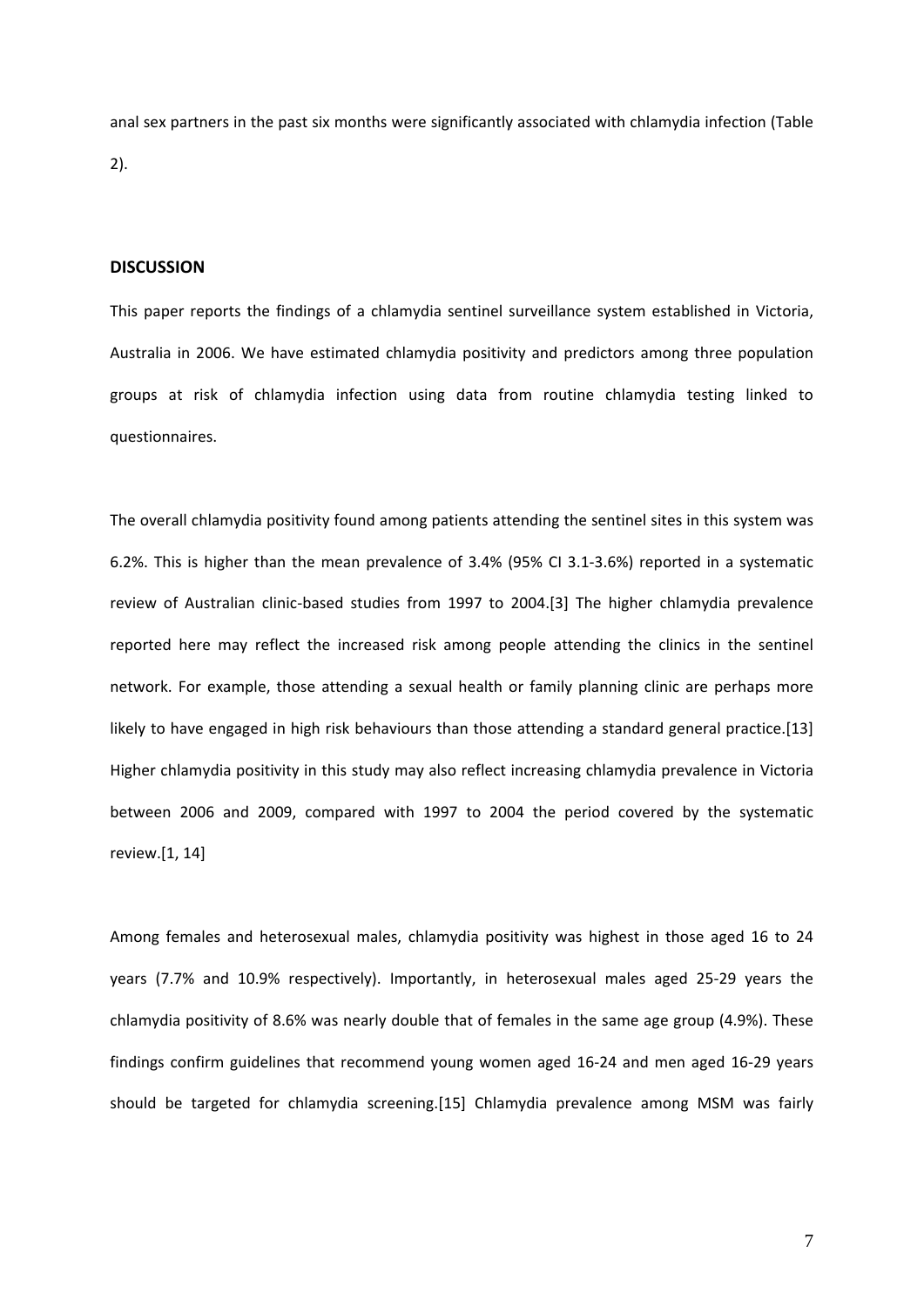uniform across all age groups suggesting that age-targeted screening in this group is not currently justified.

Being born overseas correlated with chlamydia infection in both men and women, consistent with findings from recent a case-control study based in a Sydney sexual health clinic.[16] It is possible that some of these overseas born patients were travellers. The increased risk of chlamydia associated with overseas travel or a sexual partner from overseas has also been observed among heterosexuals in Sydney.[17]

Despite chlamydia being identified more commonly in symptomatic heterosexual men, infection was also detected in a substantial proportion of asymptomatic men. In females, reported symptoms were not significantly associated with infection. The difference in symptoms and chlamydia positivity between sexes may be related to differential pathogenicity between sexes as well as different health seeking behaviour, with men testing more in response to symptoms or contacts, and women presenting more routinely for opportunistic asymptomatic screening during health service visits for other reasons such as seeking contraceptive advice or cervical screening. These findings support clinical guidelines that recommend chlamydia testing based on age or risk behaviours, regardless of symptoms.[15, 18] STI symptoms were not recorded for MSM for the first 20 months of surveillance (only HIV seroconversion illness was asked), therefore the lack of association between chlamydia and presenting with symptoms in MSM may be due to limited statistical power to detect such a correlation. Additionally, by collapsing test results from different anatomical sites into a single result, we may have obscured an association between urethral infection and symptoms.

Higher chlamydia positivity was shown in heterosexual men and women who used condoms inconsistently with regular partners. Contrary to expected dose response patterns, chlamydia positivity was higher among those reporting inconsistent condom use than those reporting never use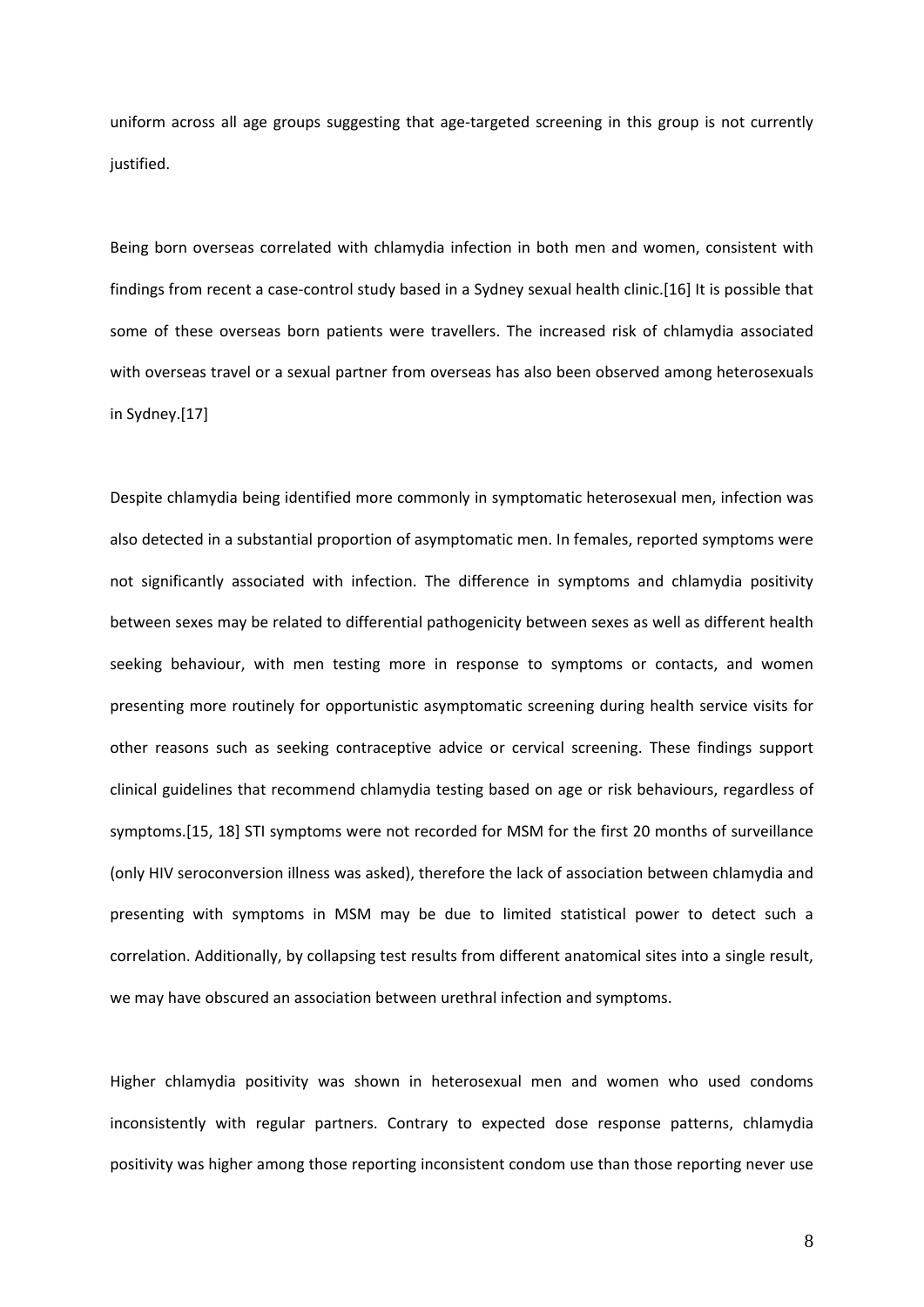of condoms. This may indicate adoption of a risk compensation strategy whereby inconsistent condom use reflects failed intentions to use condoms with higher risk or multiple sexual partners, whereas never use reflects sex with partners perceived to be of lower risk. This finding highlights the importance of continuing to promote consistent condom use in safe sex interventions. Although many recent Australian safe sex campaigns have focused predominantly on the risks of casual sex,[19, 20] non-use of condoms in regular relationships was associated with increased risk of chlamydia in females in this study suggesting that sexual risk in regular relationships should be incorporated into future chlamydia prevention campaigns.

For MSM, reporting six or more anal sex partners or unprotected anal sex with casual and regular partners correlated with chlamydia infection. These findings highlight the importance of taking a sexual history and conducting appropriate testing according to recommended guidelines. Testing guidelines released in October 2010 by the Royal Australasian College of Physicians, Chapter of Sexual Health Medicine, recommend testing for HIV and STIs at least once a year for all men who have had any sex with another man in the previous year, with or without symptoms, and 3-6 monthly testing for men reporting designated high‐risk behaviours (episodes of unprotected anal sex, more than 10 partners in the past six months, attend sex‐on‐premises venues, use of recreational drugs or seek partners via the internet), as well as follow up testing for men with bacterial STIs after three months.[21] Despite these recommendations, a recent analysis found that these standards were often not being met.[22]

Chlamydia positivity among MSM who were known to be HIV positive was nearly twice as high as in those known to be HIV negative. Other STIs have also been shown to disproportionately affect HIV positive men.[23, 24] This finding reinforces the need for regular targeted STI screening among MSM with HIV infection. Other data have indicated that the frequency of syphilis testing is increasing in HIV positive MSM in Australia due to the integration of testing as part of routine HIV management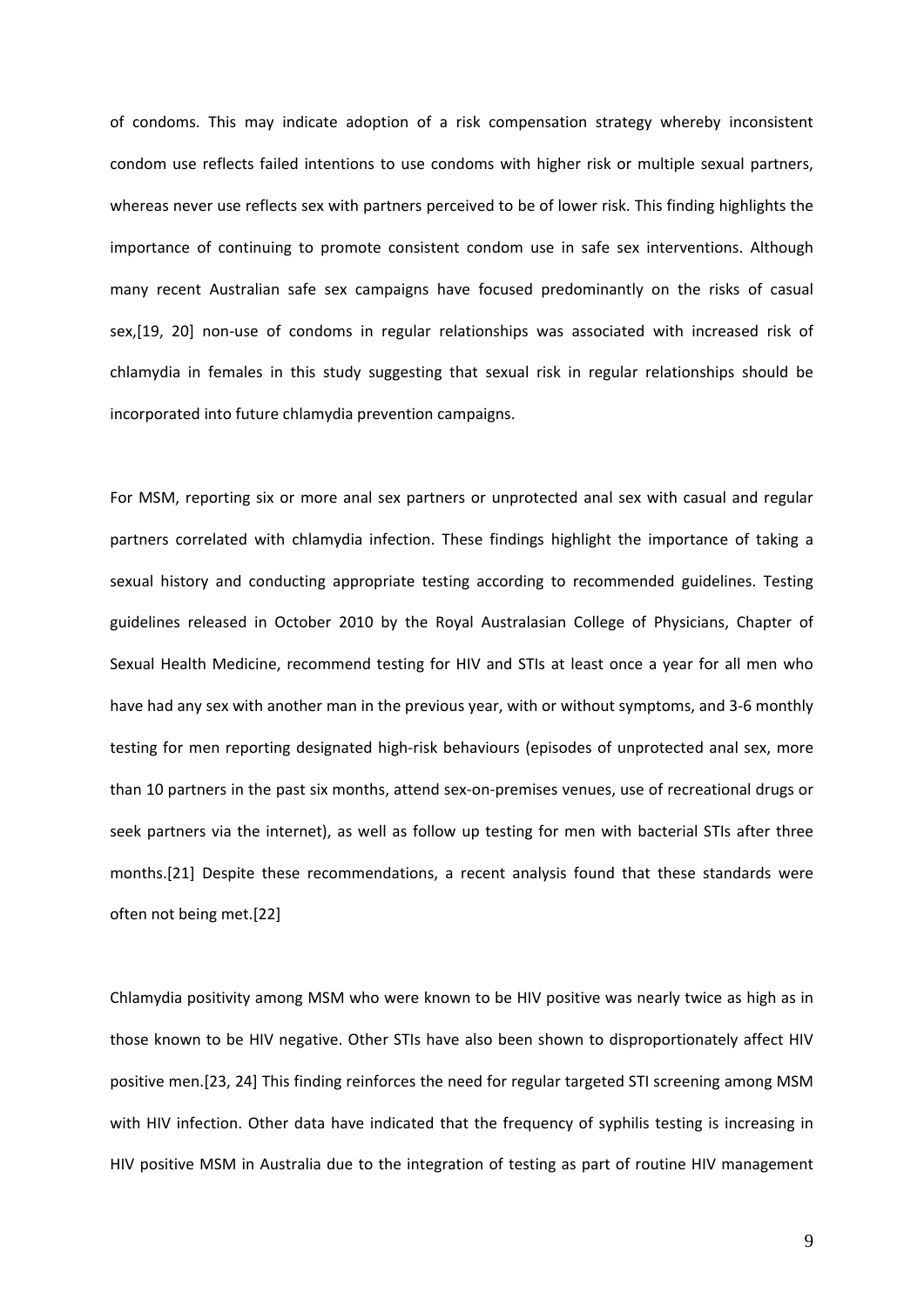checks, however chlamydia and gonorrhoea testing, which require collection of extra samples (anal swab or urine test) is conducted less frequently.[22]

Sex work was found to be protective for chlamydia infection for females. This most likely reflects the STI screening regulations for legal sex workers in Victoria that requires regular STI checks and an increased likelihood of practicing safe sex.[25] Among MSM who reported sex work, chlamydia positivity was equivalent to non sex‐workers.

Among heterosexual men and MSM, repeat testers were equally likely to have a positive chlamydia result than those being tested for the first time within the system. This may suggest that at the time of the initial visit an opportunity had been missed to provide effective risk reduction counselling, including the importance of partner notification and treatment, reduction in sexual risk behaviour and the importance of a follow up test to confirm treatment success. This result warrants further investigation.

Limitations in this study are that data were not collected for all questions from one large site which may have reduced our power to investigate the associations between risk behaviour and chlamydia positivity. Symptoms were not defined on the questionnaire, so response to this question was at the clinician's discretion and any reported symptoms may have been unrelated to chlamydia. Symptoms were not asked about of MSM prior to February 2008. The results were not stratified by anatomical site of infection, which may have been important for MSM. Some questionnaires were completed electronically and others on paper, while some were self‐completed and others were clinician‐ administered; the effect of these differences on reported behaviours is not known.

The sentinel surveillance system captures information on a substantial proportion of all chlamydia diagnoses in Victoria ‐ 4.3% of all diagnoses in females and 12.2% of all diagnoses in males. The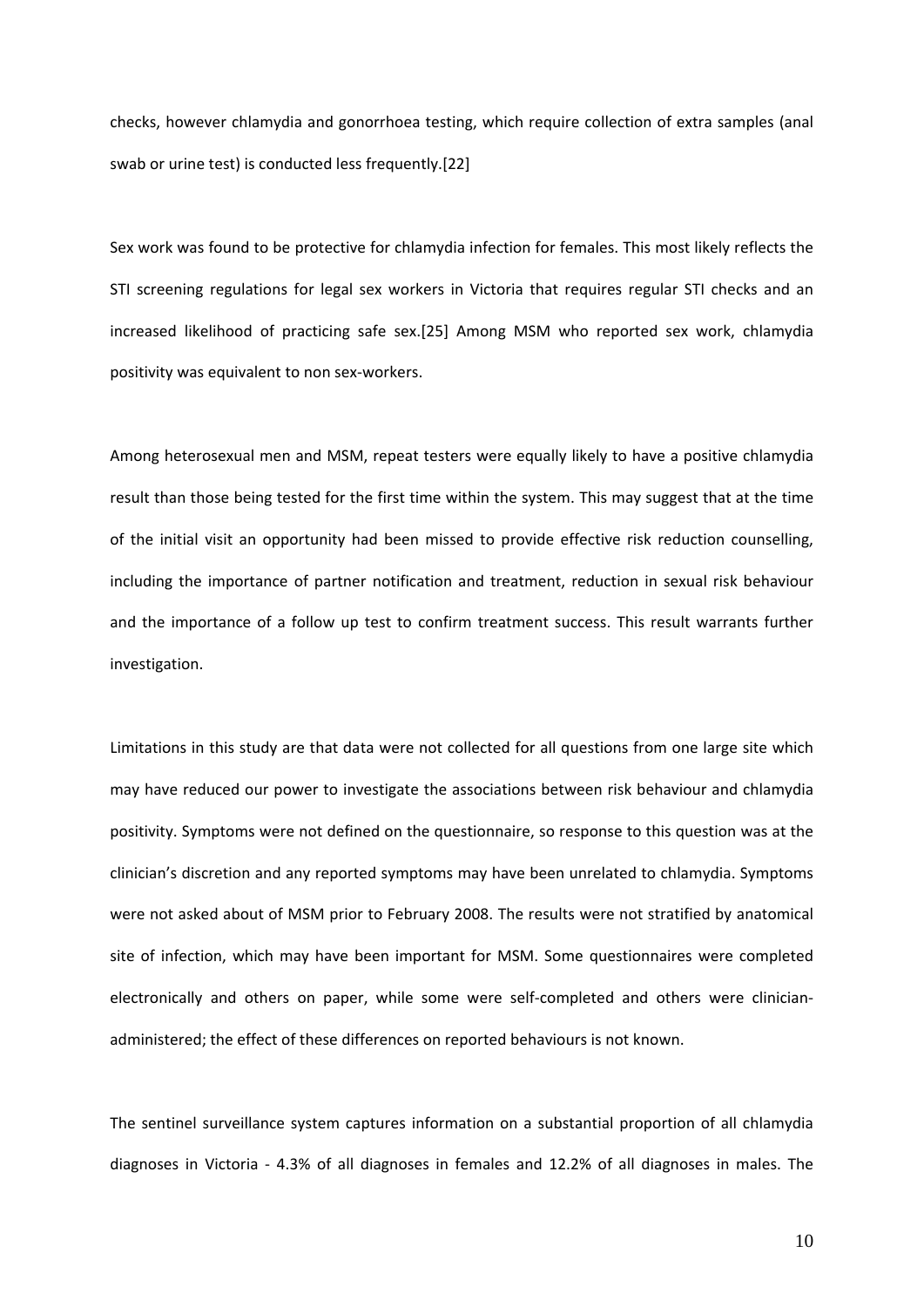system would likely cover an even higher proportion of state‐wide chlamydia diagnoses in MSM.[12] Most chlamydia testing and diagnoses in Victoria occur across thousands of general practices which, on a per clinic basis, equates to a small number of tests and diagnosis for each clinic. Thus clinics which accounted for higher numbers of Chlamydia diagnoses were deliberately recruited for this system.[12] However, it is possible that the sentinel sites may be not representative of the whole population or key subgroups who are at particular risk of chlamydia. The system only includes those patients who sought medical attention and had chlamydia testing at one of the sentinel clinics. That being said, the system is a useful tool with which to study and design appropriate interventions for specific high‐risk populations and to monitor changes in chlamydia positivity in response to interventions. For such monitoring, the findings presented in this study offer valuable baseline data to compare to over time.

In conclusion, this sentinel surveillance program provides a unique opportunity to identify risk behaviours for chlamydia infection in Australia across a large number of clinics, and to repeat these measures over time. This system also has the important advantage of collecting behavioural and demographic information in addition to the number of patients tested and diagnosed with chlamydia, which improves the ability to interpret trends in chlamydia epidemiology. The results of this system provide a mechanism that will be useful to inform interventions, screening programs and policy.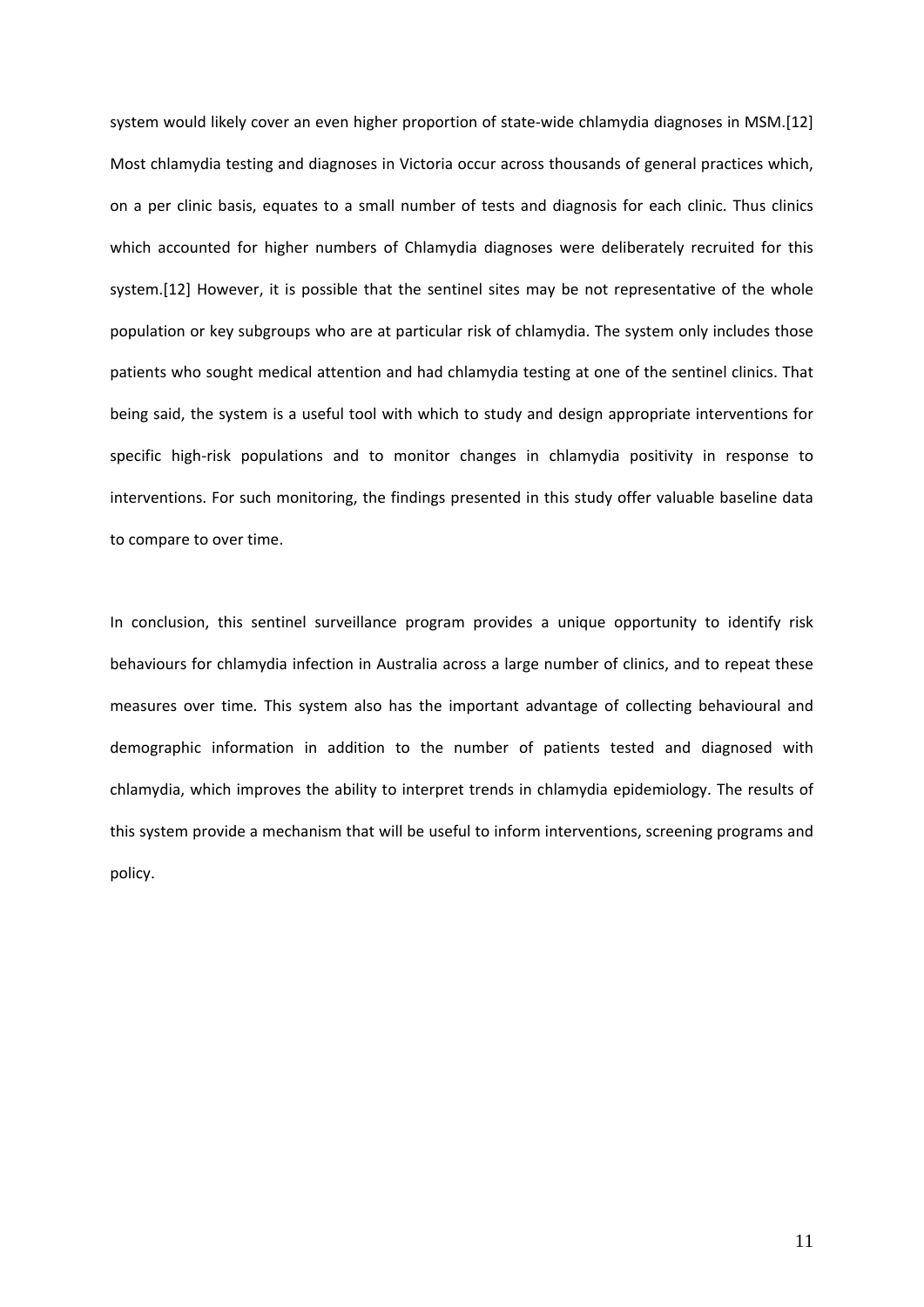## CONFLICT OF INTEREST

None to declare

## ACKNOWLEDGEMENTS

We gratefully acknowledge patients attending sentinel sites and the clinicians, scientists and other staff at participating sentinel clinics and laboratories for their contribution to the Victorian Primary Care Network for Sentinel Surveillance (VPCNSS) on BBVs and STIs. The Department of Health Victoria provides funding support for VPCNSS. ML is supported by an Australian Government NH&MRC Overseas Public Health Postdoctoral Training Fellowship. MH is supported by an NH&MRC senior research fellowship and during the initial work was also supported by a VicHealth fellowship.

## **REFERENCES**

- [1] Department of Health and Ageing. National Notifiable Diseases Surveillance System. 2008 [cited July, 2010]; Available from: http://www9.health.gov.au/cda/Source/CDA‐index.cfm
- [2] Hocking JS, Willis J, Tabrizi S, et al. A chlamydia prevalence survey of young women living in Melbourne, Victoria. *Sex Health.* 2006;3:235‐40.
- [3] Vajdic CM, Middleton M, Bowden FJ, et al. The prevalence of genital Chlamydia trachomatis in Australia 1997‐2004: a systematic review. *Sex Health.* 2005;2:169‐83.
- [4] Bradshaw CS, Fairley CK, Lister NA, et al. Mycoplasma genitalium in men who have sex with men at male‐only saunas. *Sex Transm Infect*. 2009;85:432‐5.
- [5] Kong FY, Hocking JS, Link CK, et al. Sex and sport: sexual risk behaviour in young people in rural and regional Victoria. *Sex Health.* 2010;7:205‐11.
- [6] Hocking JS, Temple‐Smith MJ, Low N, et al. ACCEPT (Australian Chlamydia Control Effectiveness Pilot): Design of the pilot evaluation. *Australasian Sexual Health Conference*. Brisbane 2009.
- [7] Gold J, Goller JL, Hellard ME, et al. Evaluation of the Victorian 'You never know who you'll meet' Youth STI Awareness Campaign. *Sex Health.* in press.
- [8] Navarro C, Jolly A, Nair R, Chen Y. Risk factors for genital chlamydia infection. Journal of Sexual and Reproductive Medicine. 2003;3(1):23‐34.
- [9] Williams H, Tabrizi SN, Lee W, et al. Adolescence and other risk factors for Chlamydia trachomatis genitourinary infection in women in Melbourne, Australia. *Sex Transm Infect*. 2003;79:31‐4.
- [10] Hocking J, Fairley CK. Associations between condom use and rectal or urethral chlamydia infection in men. *Sex Transm Dis*. 2006;33:256‐8.
- [11] LaMontagne DS, Fenton KA, Pimenta JM, et al. Using chlamydia positivity to estimate prevalence: evidence from the Chlamydia Screening Pilot in England. *Int J STD AIDS*. 2005;16:323‐7.
- [12] Goller JL, Guy RJ, Gold J, et al. Establishing a linked sentinel surveillance system for BBVs and STIs, methods, system attributes and early findings. *Sex Health*. 2010;7:425‐33.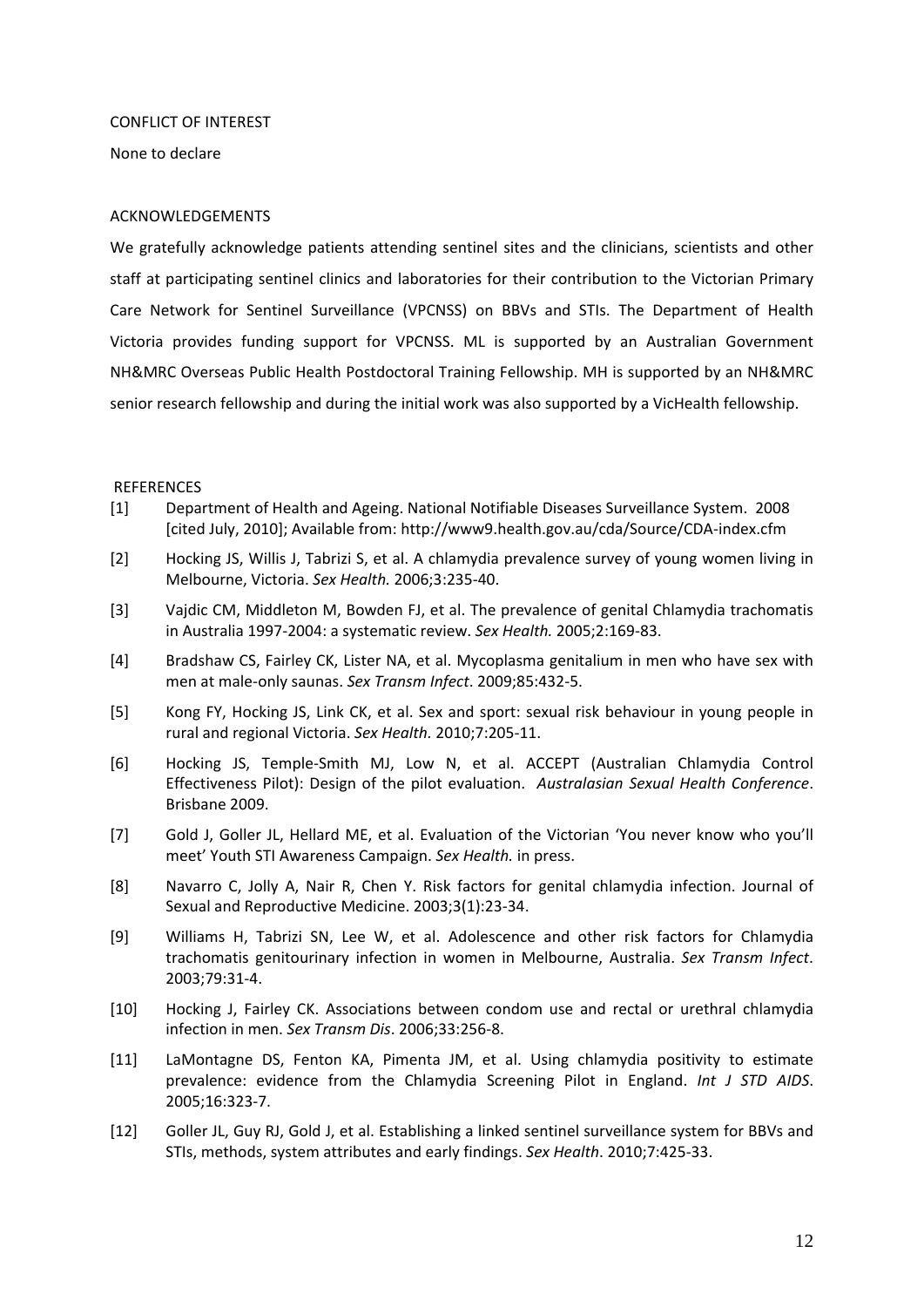- [13] Cassell JA, Mercer CH, Fenton KA, et al. A comparison of the population diagnosed with chlamydia in primary care with that diagnosed in sexual health clinics: implications for a national screening programme. *Public Health.* 2006 ;120:984‐8.
- [14] O'Rourke KM, Fairley CK, Samaranayake A, et al. Trends in Chlamydia positivity over time among women in Melbourne Australia, 2003 to 2007. *Sex Transm Dis.* 2009;36:763‐7.
- [15] Royal Australian College of General Practitioners. Guidelines for preventive activities in general practice 6th edition. Melbourne: The Royal Australian College of General Practitioners 2005.
- [16] Chen MY, Rohrsheim R, Donovan B. Chlamydia trachomatis infection in Sydney women. *Aust N Z J Obstet Gynaecol.* 2005;45:410‐3.
- [17] McNulty AM, Egan C, Wand H, Donovan B. The behaviour and sexual health of young international travellers (backpackers) in Australia. *Sex Transm Infect.* 2010;86:247‐50.
- [18] Sexual Health Society Of Victoria. National management guidelines for sexually transmissible infections: http://www.racp.edu.au; 2008.
- [19] Gold J, Goller J, Hellard M, et al. Evaluation of the Victorian "You never know who you'll meet" youth STI awareness campaign. Australasian Sexual Health Conference; 2008; Perth; 2008.
- [20] Crawford G, Brown G, Nicholson C, Langdon T. Safe Sex No Regrets Sexual health in mainstream media in WA. Australasian Sexual Health Conference; 2008; Perth; 2008.
- [21] Australasian Chapter of Sexual Health Medicine. Sexually Transmitted Infection Testing Guidelines for Men who have Sex with Men (MSM) Sydney: The Royal Australian College of Physicians 2010.
- [22] Guy RJ, Goller JL, Spelman T, et al. Does the frequency of HIV and STI testing among MSM in primary care adhere with Australian guidelines? *Sex Transm Infect.* 2010;86:371‐6.
- [23] Scott KC, Philip S, Ahrens K, et al. High prevalence of gonococcal and chlamydial infection in men who have sex with men with newly diagnosed HIV infection: an opportunity for sameday presumptive treatment. *J AIDS*. 2008;48:109‐12.
- [24] Jin F, Prestage GP, Zablotska I. High rates of sexually transmitted infections in HIV positive homosexual men: data from two community based cohorts. *Sex Transm Infect*. 2007;83:397‐ 9.
- [25] Lee DM, Binger A, Hocking J, et al. The incidence of sexually transmitted infections among frequently screened sex workers in a decriminalised and regulated system in Melbourne. *Sex Transm Infect.* 2005;81:434‐6.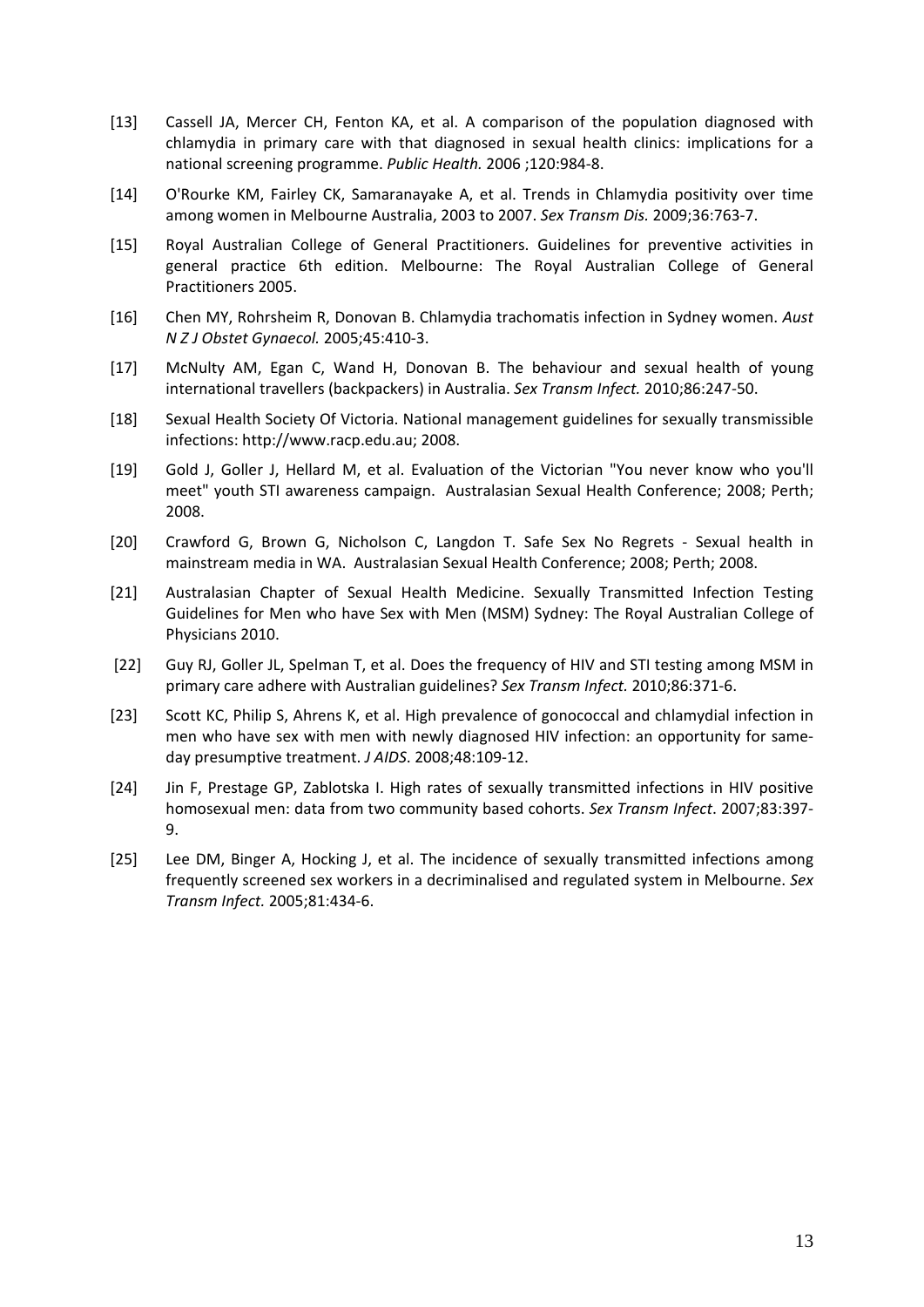|                                                                                                                                                                                                                                                        |                           |         |       |           | Females       |                          |                          |                                            |               |           | Males         |           |                          |
|--------------------------------------------------------------------------------------------------------------------------------------------------------------------------------------------------------------------------------------------------------|---------------------------|---------|-------|-----------|---------------|--------------------------|--------------------------|--------------------------------------------|---------------|-----------|---------------|-----------|--------------------------|
|                                                                                                                                                                                                                                                        |                           |         |       |           | Univariable   |                          | Multivariable            |                                            | Univariable   |           | Multivariable |           |                          |
|                                                                                                                                                                                                                                                        |                           | n tests | % pos | <b>OR</b> | 95%CI         | <b>OR</b>                | 95%CI                    | n tests                                    | % pos         | <b>OR</b> | 95%CI         | <b>OR</b> | 95%CI                    |
| All                                                                                                                                                                                                                                                    |                           | 28029   | 3.6   |           |               |                          |                          | 13155                                      | 7.7           |           |               |           |                          |
|                                                                                                                                                                                                                                                        | First test                | 14329   | 5.3   | 1.00      |               |                          |                          | 10404                                      | 7.7           | 1.00      |               |           |                          |
|                                                                                                                                                                                                                                                        | Repeat test(s)            | 13700   | 1.9   | 0.34      | $0.29 - 0.39$ |                          |                          | 2751                                       | 7.6           | 0.99      | $0.84 - 1.16$ |           |                          |
| Sex worker (repeat tests                                                                                                                                                                                                                               | No                        | 12233   | 5.6   | 1.00      |               |                          |                          | 10316                                      | 7.7           | 1.00      |               |           |                          |
| excluded)                                                                                                                                                                                                                                              | Yes                       | 2096    | 3.9   | 0.68      | $0.53 - 0.86$ |                          |                          | 88                                         | 5.7           | 0.72      | $0.29 - 1.79$ |           |                          |
|                                                                                                                                                                                                                                                        |                           |         |       |           |               |                          |                          |                                            |               |           |               |           |                          |
| All (excluding sex workers and repeat tests)                                                                                                                                                                                                           |                           | 12233   | 5.6   |           |               |                          |                          | 10316                                      | 7.7           |           |               |           |                          |
|                                                                                                                                                                                                                                                        | Sexual health centre      | 8416    | 6.3   | 1.00      |               | 1.00                     |                          | 9703                                       | 7.3           | 1.00      |               | 1.00      |                          |
|                                                                                                                                                                                                                                                        | Primary care clinics      | 3817    | 4.1   | 0.63      | $0.53 - 0.76$ | 0.78                     | $0.17 - 3.18$            | 613                                        | 13.5          | 1.98      | 1.55-2.53     | 3.01      | $0.39 - 23.3$            |
|                                                                                                                                                                                                                                                        | 16-19                     | 2034    | 7.7   | 1.00      |               | 1.00                     |                          | 603                                        | 11.00         | 1.00      |               | 1.00      |                          |
|                                                                                                                                                                                                                                                        | $20 - 24$                 | 4243    | 7.5   | 0.97      | $0.79 - 1.18$ | 0.71                     | $0.57 - 0.88$            | 2578                                       | 11.1          | 1.01      | $0.76 - 1.34$ | 1.23      | $0.88 - 1.71$            |
|                                                                                                                                                                                                                                                        | 25-29                     | 2860    | 4.9   | 0.61      | $0.48 - 0.77$ | 0.42                     | $0.32 - 0.54$            | 2614                                       | 8.6           | 0.76      | $0.57 - 1.02$ | 0.97      | $0.68 - 1.38$            |
|                                                                                                                                                                                                                                                        | 30-34                     | 1327    | 2.6   | 0.32      | $0.22 - 0.47$ | 0.25                     | $0.17 - 0.37$            | 1543                                       | 6.1           | 0.53      | $0.38 - 0.73$ | 0.67      | $0.46 - 0.99$            |
|                                                                                                                                                                                                                                                        | $35+$                     | 1769    | 1.9   | 0.23      | $0.16 - 0.33$ | 0.22                     | $0.14 - 0.32$            | 2978                                       | 4.2           | 0.36      | $0.26 - 0.49$ | 0.45      | 0.31-0.66                |
| Country of birth                                                                                                                                                                                                                                       | Australia                 | 6064    | 4.8   | 1.00      |               | 1.00                     |                          | 6075                                       | 6.9           | 1.00      |               | 1.00      |                          |
|                                                                                                                                                                                                                                                        | Other                     | 3436    | 7.5   | 1.60      | 1.34-1.90     | 1.50                     | 1.25-1.82                | 3587                                       | 9.2           | 1.37      | 1.18-1.60     | 1.35      | 1.16-1.58                |
|                                                                                                                                                                                                                                                        | Missing                   | 2733    | 4.9   | 1.01      | $0.82 - 1.25$ | 0.90                     | $0.63 - 1.31$            | 654                                        | 6.9           | 1.00      | $0.73 - 1.38$ | 1.07      | $0.75 - 1.52$            |
| Aboriginal and/or Torres                                                                                                                                                                                                                               | No                        | 9115    | 5.7   | 1.00      |               | 1.00                     |                          | 9017                                       | 7.7           | 1.00      |               | 1.00      |                          |
|                                                                                                                                                                                                                                                        | Yes                       | 75      | 8.0   | 1.44      | $0.62 - 3.33$ | 1.68                     | $0.71 - 3.98$            | 95                                         | 13.7          | 1.90      | 1.06-3.44     | 1.47      | $0.78 - 2.77$            |
|                                                                                                                                                                                                                                                        | Missing                   | 3043    | 5.2   | 0.90      | $0.75 - 1.08$ | 1.03                     | $0.72 - 1.41$            | 7.3<br>1204<br>0.95<br>7.1<br>5682<br>1.00 | $0.75 - 1.19$ | 1.07      | $0.83 - 1.38$ |           |                          |
|                                                                                                                                                                                                                                                        | No                        | 7369    | 5.9   | 1.00      |               | 1.00                     |                          |                                            |               |           |               | 1.00      |                          |
| Repeat test<br>Site type<br>Age group<br>(years)<br>Strait Islander<br>STI symptoms**<br>Opposite sex sexual<br>partners, past 12 months<br>Condom use with any<br>partner, past 12 months<br>Condom use with regular<br>partner/s, past 12<br>months+ | Yes                       | 4196    | 5.3   | 0.89      | $0.75 - 1.05$ | 0.85                     | $0.71 - 1.01$            | 4241                                       | 8.8           | 1.28      | 1.10-1.48     | 1.64      | 1.40-1.92                |
|                                                                                                                                                                                                                                                        | Missing                   | 668     | 3.6   | 0.59      | $0.39 - 0.90$ | 0.65                     | $0.43 - 1.02$            | 393                                        | 4.6           | 0.63      | $0.39 - 1.03$ | 0.82      | $0.50 - 1.35$            |
|                                                                                                                                                                                                                                                        | One partner               | 4501    | 3.4   | 1.00      |               | 1.00                     |                          | 2032                                       | 4.9           | 1.00      |               | 1.00      |                          |
|                                                                                                                                                                                                                                                        | No partners               | 376     | 0.8   | 0.23      | $0.07 - 0.73$ | 0.30                     | $0.09 - 0.95$            | 190                                        | 1.6           | 0.31      | $0.10 - 1.00$ | 0.19      | $0.04 - 0.90$            |
|                                                                                                                                                                                                                                                        | Two or more               | 6738    | 7.5   | 2.30      | 1.91-2.77     | 1.72                     | 1.40-2.11                | 7518                                       | 8.8           | 1.88      | 1.51-2.33     | 1.83      | 1.46-2.30                |
|                                                                                                                                                                                                                                                        | <b>Missing</b>            | 618     | 4.1   | 1.21      | $0.78 - 1.86$ | 1.14                     | $0.72 - 1.80$            | 576                                        | 5.6           | 1.15      | $0.76 - 1.73$ | 1.33      | $0.87 - 2.04$            |
|                                                                                                                                                                                                                                                        | Always used condoms       | 1588    | 2.6   | 1.00      |               | $-$                      | $\overline{\phantom{a}}$ | 1449                                       | 3.2           | 1.00      |               | $\sim$    | $\overline{\phantom{a}}$ |
|                                                                                                                                                                                                                                                        | Didn't always use condoms | 9665    | 6.3   | 2.48      | 1.81-3.41     | $-$                      | $\overline{\phantom{a}}$ | 8018                                       | 8.8           | 2.89      | 2.14-3.91     | $-$       | $\overline{\phantom{a}}$ |
|                                                                                                                                                                                                                                                        | Missing                   | 980     | 3.1   | 1.16      | $0.72 - 1.87$ | $\overline{\phantom{a}}$ | $\overline{\phantom{a}}$ | 849                                        | 4.5           | 1.40      | $0.90 - 2.16$ | $-\!$     | $\overline{\phantom{a}}$ |
|                                                                                                                                                                                                                                                        | Always used condoms       | 561     | 1.4   | 1.00      |               | 1.00                     |                          | 70                                         | 5.7           | 1.00      |               | 1.00      |                          |
|                                                                                                                                                                                                                                                        | Inconsistent condom use   | 1906    | 5.5   | 3.99      | 1.93-8.24     | 3.44                     | 1.65-7.20                | 341                                        | 15.5          | 3.04      | 1.07-8.68     | 2.44      | $0.82 - 7.26$            |
|                                                                                                                                                                                                                                                        | Never used condoms        | 997     | 3.2   | 2.29      | 1.05-5.01     | 3.03                     | 1.36-6.73                | 131                                        | 13.0          | 2.46      | $0.79 - 7.62$ | 2.34      | $0.71 - 7.67$            |
|                                                                                                                                                                                                                                                        | No regular partner        | 235     | 4.7   | 3.39      | 1.35-8.55     | 2.69                     | 1.04-6.94                | 76                                         | 9.2           | 1.67      | $0.47 - 5.98$ | 1.50      | $0.40 - 5.60$            |
|                                                                                                                                                                                                                                                        | Not collected*            | 8454    | 6.2   | 4.58      | 2.26-9.25     | $\sim$                   | $\sim$                   | 9692                                       | 7.3           | 1.31      | $0.47 - 3.59$ | $\sim$    | $\overline{\phantom{a}}$ |

Missing 80 2.5 1.77 0.37‐8.50 1.23 0.14‐10.5 6 33.3 **8.25 1.15‐59.4** 14.31 0.54‐<sup>380</sup>

use 721 7.4 **1.74 1.06‐2.85** 1.32 0.79‐2.19 271 15.9 1.59 0.84‐3.02 1.38 0.70‐2.72

Always used condoms 650 4.4 1.00 1.00 1.00 132 10.6 1.00 1.00

#### Table 1: Predictors of chlamydia positivity in heterosexual males and females

Condom use with casual partner/s, past 12

Inconsistent condom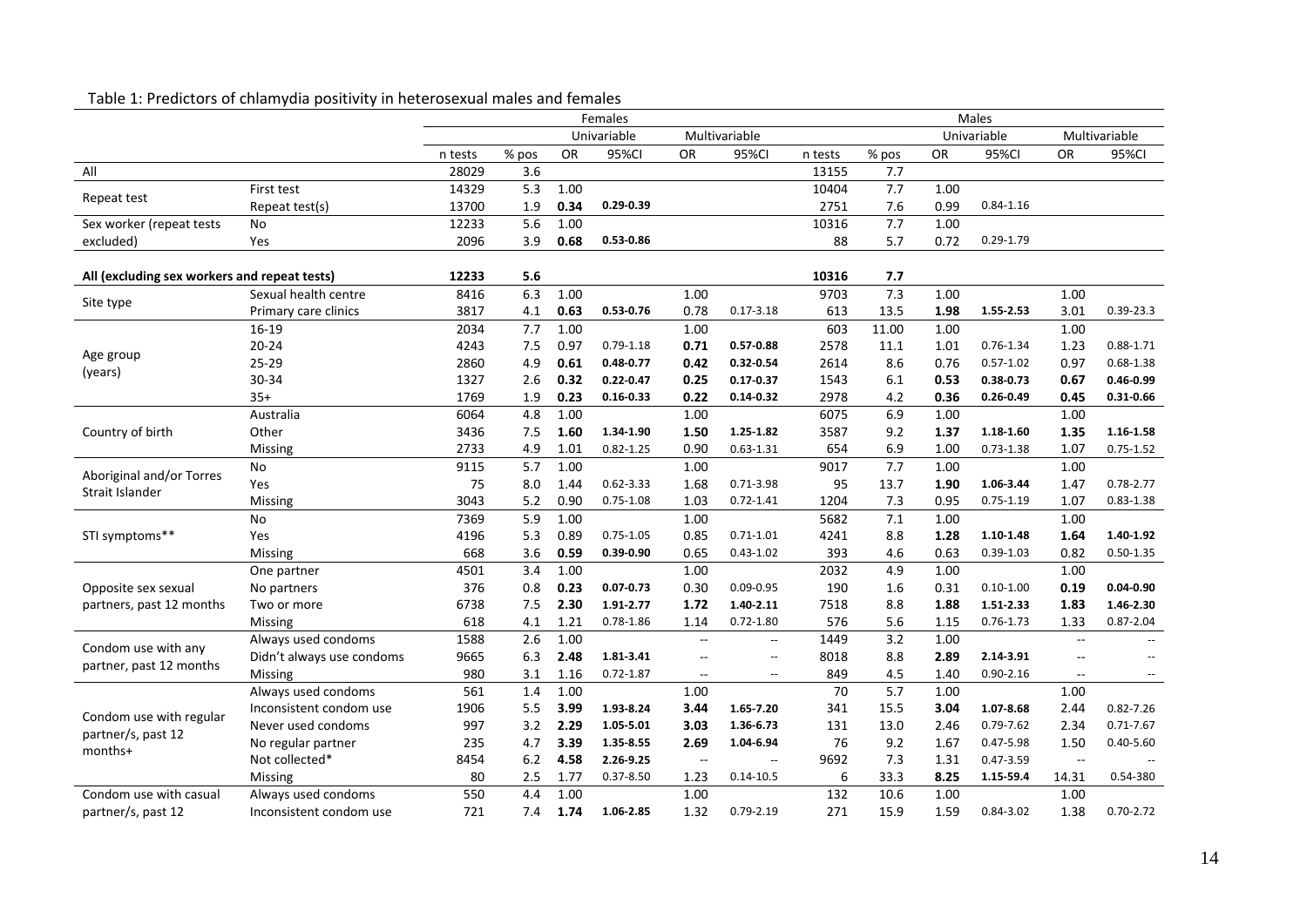| months+                                    | Never used condoms | 311  |     | .19. | $0.62 - 2.27$ | L.006 | $0.53 - 2.08$            | 68   | 10.3 | 0.97             | $0.37 - 2.52$ | 0.91  | $0.32 - 2.55$            |
|--------------------------------------------|--------------------|------|-----|------|---------------|-------|--------------------------|------|------|------------------|---------------|-------|--------------------------|
|                                            | No casual partner  | 2076 | 2.8 | 0.63 | $0.39 - 1.02$ | L.003 | $0.60 - 1.77$            | 146  | 11.6 | $\overline{.11}$ | $0.52 - 2.35$ | 1.71  | 0.74-3.94                |
|                                            | Not collected*     | 8454 | 6.2 | 1.45 | $0.95 - 2.21$ | $- -$ | $\overline{\phantom{a}}$ | 9692 | 7.3  | 0.67             | $0.38 - 1.17$ | $- -$ | $\overline{\phantom{a}}$ |
|                                            | <b>Missing</b>     | 121  | 5.0 | 1.14 | $0.46 - 2.86$ | 2.62  | $0.85 - 8.07$            |      | 28.6 | 3.37             | $0.60 - 19.0$ | 7.35  | 0.48-111                 |
| New sexual partner/s,<br>past three months | No                 | 2393 | 2.9 | 1.00 |               | 1.00  |                          | 266  | 11.7 | 1.00             |               | 1.00  |                          |
|                                            | Yes                | 1371 | 6.2 | 2.23 | 1.61-3.08     | 1.42  | $0.96 - 2.10$            | 362  | 14.4 | 1.27             | $0.79 - 2.05$ | 1.23  | $0.71 - 2.12$            |
|                                            | Not collected*     | 8369 | 6.3 | 2.25 | $1.75 - 2.91$ | $- -$ | $- -$                    | 9677 | 7.3  | 0.60             | $0.41 - 0.88$ | 0.30  | $0.01 - 8.07$            |
|                                            | <b>Missing</b>     | 100  | 3.0 | 1.04 | $0.32 - 3.37$ | .28.  | $0.24 - 6.74$            | 11   | 9.1  | 0.76             | $0.09 - 6.13$ | 0.08  | $0.00 - 2.89$            |

\* One large site was excluded because it uses electronic data collection which collects briefer behavioural information than the sentinel surveillance form,

\*\*symptoms were not defined on the questionnaire, so response to this question was at the clinician's discretion

‐‐ dropped from multivariable analysis due to collinearity